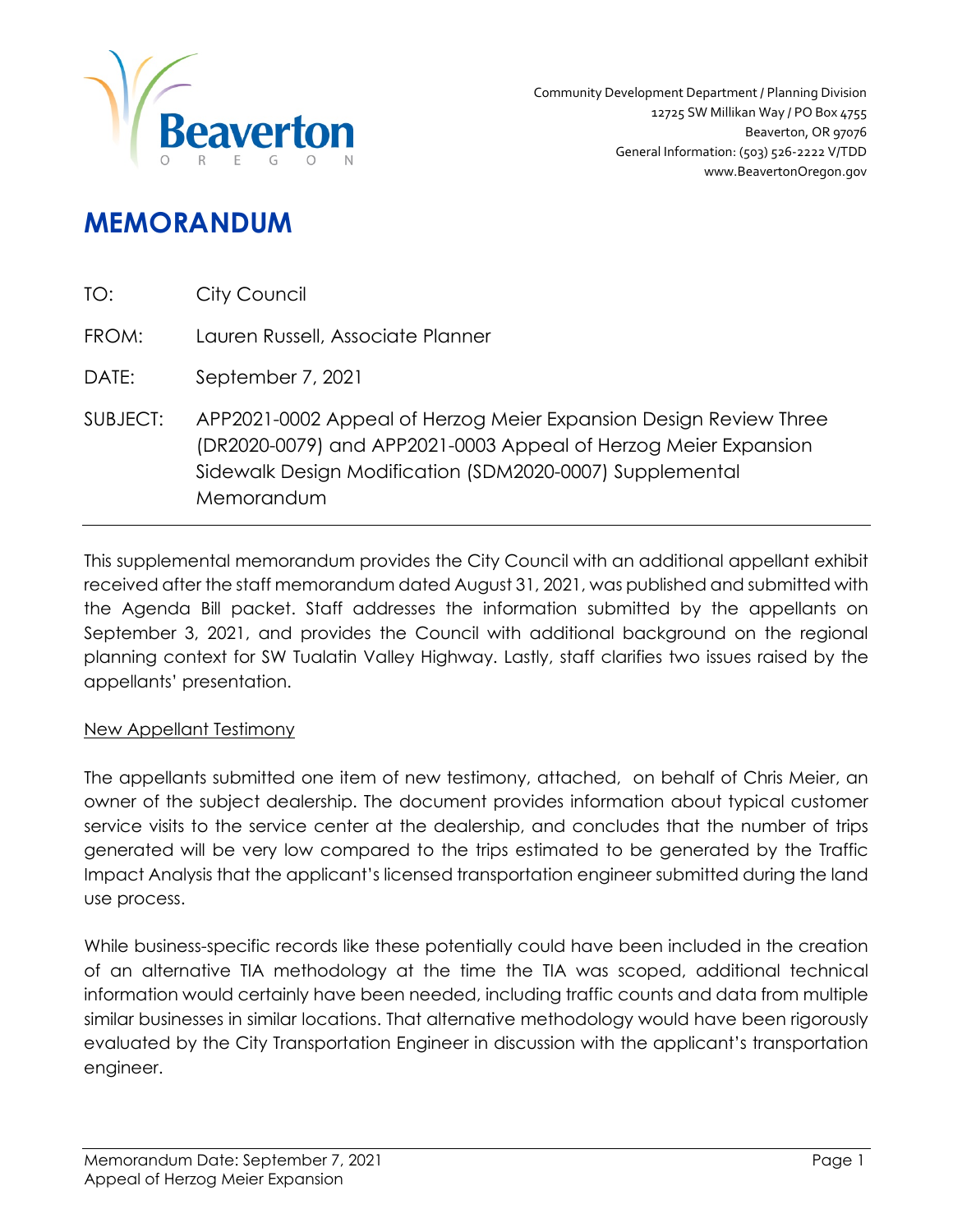City staff provided detailed findings starting on page 9 of the staff memorandum dated August 31, 2021, as to how trip generation assumptions are determined for development proposals. The customer counts submitted by the appellant in the new testimony was not previously made available to staff.

The ITE Trip Generation Manual is a transportation industry standard and is the preferred method within the BDC to calculate trip generation. The manual offers a standardized way to project expected vehicle traffic that is applied to nearly all Type 2 and 3 land use applications at the City. While staff do not dispute the customer numbers provided in the new testimony, customer counts leave out other types of vehicle trips that would reasonably be expected to increase with such a sizeable expansion such as increased employees and increased deliveries for parts. Additionally, the customer counts do not incorporate vehicles serviced that utilize their valet service which would increase trips to and from the site, nor do they account for customers who may rely on a friend or hire rideshare services to be picked up and dropped off. Lastly, ITE trip generation methodology that is applied to square footage is an accepted "reasonable worst case scenario" in which it assumes operations and interior layout may change. For example, hours of operation can change, or the interior of the building can be modified to change the number of bays. These operational type changes could affect traffic travelling to and from the site, but would not require a traffic impact analysis since these traffic-generator assumptions have already been assumed.

# TV Highway Transit and Pedestrian Safety Planning Context

A lack of multi-modal and transit infrastructure on TV Highway creates multiple barriers to access and travel options within the corridor as well as significant safety concerns. There were 204 serious injuries and fatalities on this corridor between 2007 and 2017. Needs assessments and road safety assessments produced by jurisdictional stakeholders have produced consistent recommendations for implementing coordinated safety, transit, and multi-modal improvements throughout the corridor. These include the Tualatin Valley Corridor Plan (2013), the Aloha-Reedville Study and Community Livability Plan (2014), the Aloha Tomorrow project (2017), and Moving Forward TV Highway (2019).

More recently, Washington County has renewed efforts to address multiple deficiencies within the SW Tualatin Valley Highway Corridor and develop a complete multi-modal SW Tualatin Valley Highway Development project. Within the needs analysis for project elements, delay of Tri-Met Bus Line 57 and a decline in reliability caused by congestion, traffic signal deficiencies, and roadway geometry were identified as significant areas of need. Metro's Transportation Funding Task Force designated SW Tualatin Valley Highway as a Tier 1 priority in their 2019 Recommendation for Corridor Investments and underscored the need to complete corridor planning in order to facilitate longer term corridor investments.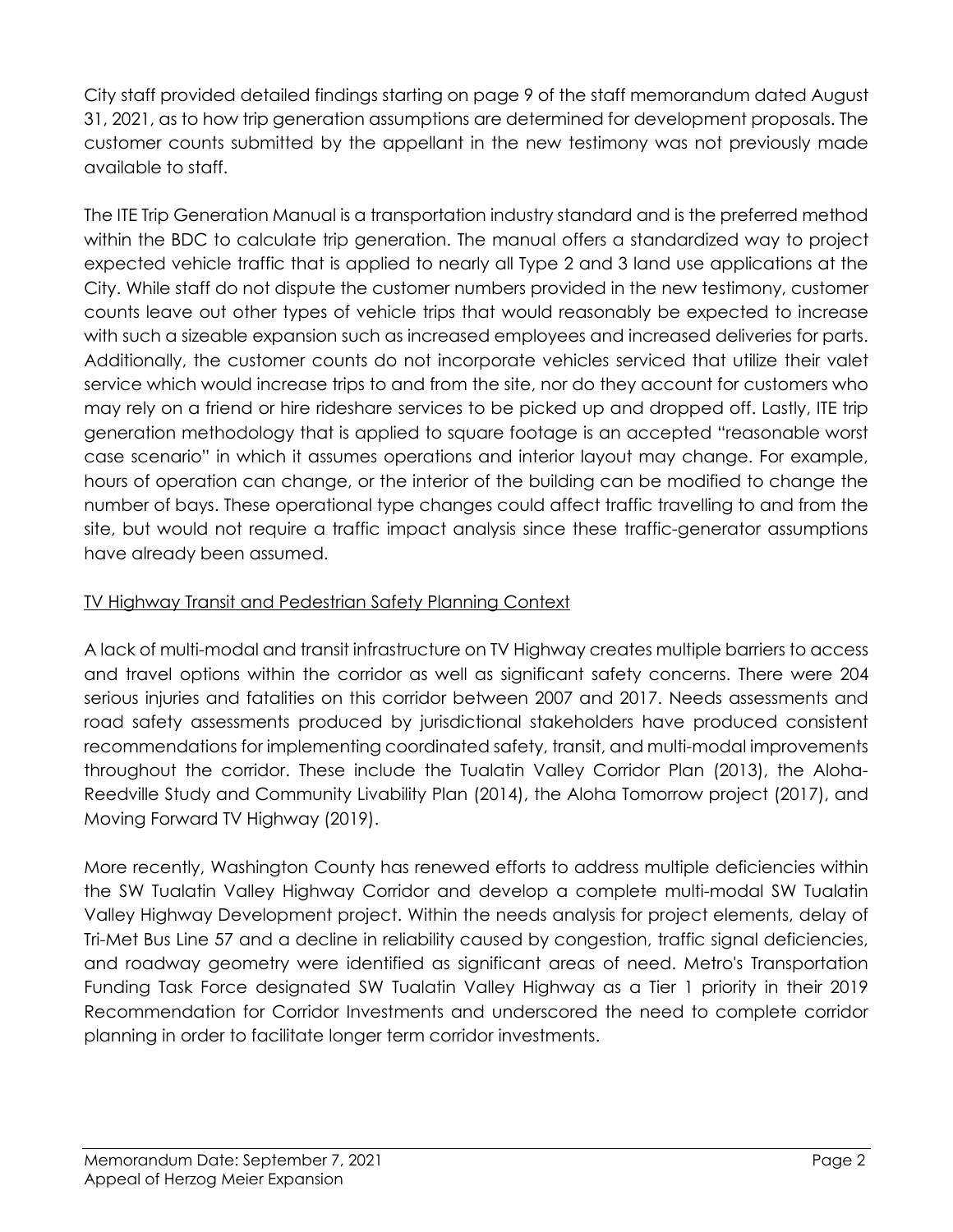## SW Tualatin Valley Highway Transit and Development Project

Supported by a Federal Transit Administration HOPE (Helping Obtain Prosperity for Everyone) grant, this Metro-led project will complete planning and design for public transit improvements on SW Tualatin Valley Highway. Plans will build upon the bus rapid transit component of the SW Tualatin Valley Highway project proposed in the 2020 Get Moving transportation funding measure and connect Forest Grove, Cornelius, Hillsboro, Aloha, Beaverton, and Portland. The 2018 Regional Transportation Plan identified this corridor for future high-capacity transit. This project will move that vision forward by designing a new bus rapid transit system for SW Tualatin Valley Highway. The project will identify the location of bus stops and stop amenities, as well as roadway, signal, and sidewalk improvements for pedestrian and bicycle access. The project will be launching this fall, and is expected to be concluded in two years.

### Conditions of Approval Clarifications

The presentation materials submitted by the appellants last week revealed a misunderstanding regarding the right of way required to be provided with this project. Specifically, the Planning Commission decision was not intended to require donation of right of way directly adjacent to the Volvo entrance plaza on SW Tualatin Valley Highway. The Sidewalk Design Modification approval reduced the planter strip width in that area to allow for both the ODOT requested widening of the bike lane and right turn lane to be accommodated in the future, and for the existing plaza with stormwater planters to remain in place. Staff proposes the two updated conditions of approval below to make it clear that dedication is not required where the Sidewalk Design Modification is granted on SW Tualatin Valley Highway. In addition, an updated calculation of total land donation is provided below to inform the nexus and proportionality findings.

In the previous staff memorandum dated August 31, 2021, Table 1 (page 15) provided an estimated percentage of the site's land area to be donated to ODOT along the site's frontage to SW Tualatin Valley Highway. The revised table below reflects the amount of right of way donation without the portion of the SW Tualatin Valley Highway frontage subject to the Sidewalk Design Modification application where donation is not required. In summary, the required right of way donation is reduced to roughly 0.6% of the site area, rather than staff's previous estimate of the donation to be 0.9% of the total site area.

*Table 1: Revised Percentage of Site's Land Area[1](#page-2-0) to Be Dedicated for SW Tualatin Valley Highway Public Right of Way*

| Site Frontage                 | <b>Dedication Width</b> | Length of Frontage | <b>Area of Dedication</b> | <b>Percentage of Site's</b><br><b>Area to Be Dedicated</b> |
|-------------------------------|-------------------------|--------------------|---------------------------|------------------------------------------------------------|
| SW Tualatin<br>Valley Highway | 4 feet                  | 305 feet           | 1,220 square feet         | $0.6\%$                                                    |

<span id="page-2-0"></span><sup>1</sup> The total land area is 196,891.2 square feet, which was converted from 4.52 acres pulled from Washington County's Assessment & Taxation database.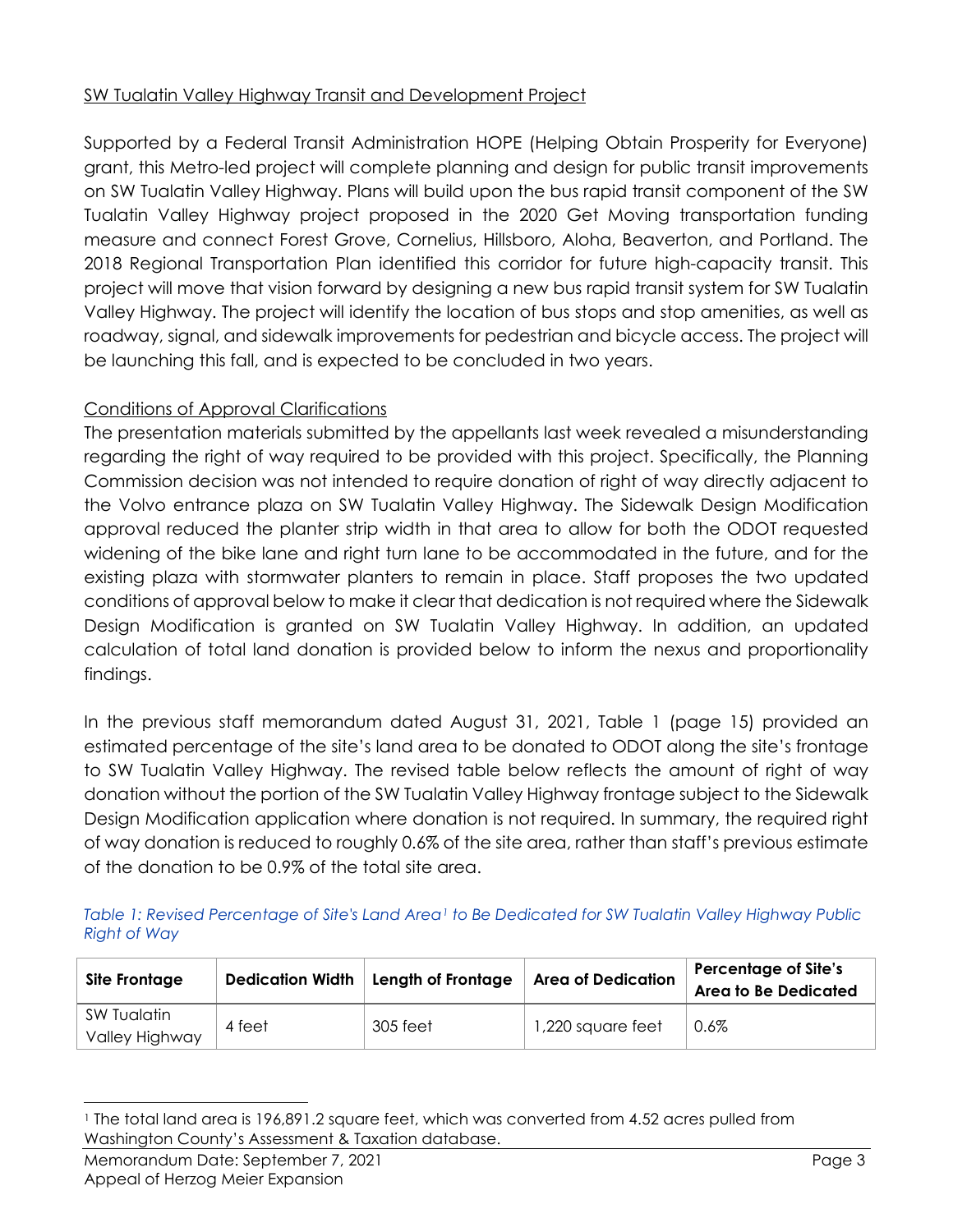Staff provides the following revised condition language and recommends that Council adopt the revised condition language:

Design Review (DR2020-0079) Condition of Approval #27: Deed approximately four feet of right of way to the Oregon Department of Transportation along the site's frontage to SW Tualatin Valley Highway as necessary to accommodate the planned cross-section, except in the portion of the frontage that immediately abuts the Volvo entrance plaza, which is the location of the Sidewalk Design Modification. The deeded right of way shall be sufficient for the required sixfoot bike lane, 13-foot right turn lane, 7'-6" planter strip including standard six-inch curb, six-foot sidewalk, and one-foot maintenance buffer behind the sidewalk, except as modified by the Sidewalk Design Modification. The deed must be to the State of Oregon, Oregon Department of Transportation. The ODOT District contact will assist in coordinating the transfer. ODOT staff shall provide verification to the local jurisdiction that this requirement has been fulfilled. The property owner must be the signatory for the deed and will be responsible for a certified environmental assessment of the site prior to transfer of property to the Department. Note: it may take up to three months to transfer ownership of property to ODOT.

Design Review (DR2020-0079) Condition of Approval #28: Submit plans demonstrating that the required right of way donation of four feet, except in the portion of the frontage that immediately abuts the Volvo entrance plaza, which is the location of the Sidewalk Design Modification, and required sidewalk improvements along the site's SW Tualatin Valley Highway can be accommodated on the site. The following frontage improvements are required to be consistent with the Oregon Department of Transportation's Highway Design Manual: six-foot bike lane, 13-foot right turn lane, 7'-6" planter strip including standard six-inch curb, six-foot sidewalk, one-foot maintenance buffer behind the sidewalk, and ADA ramps brought up to current ODOT standards, except as modified by the Sidewalk Design Modification application (BDC 60.55.10.1, 2, and 4).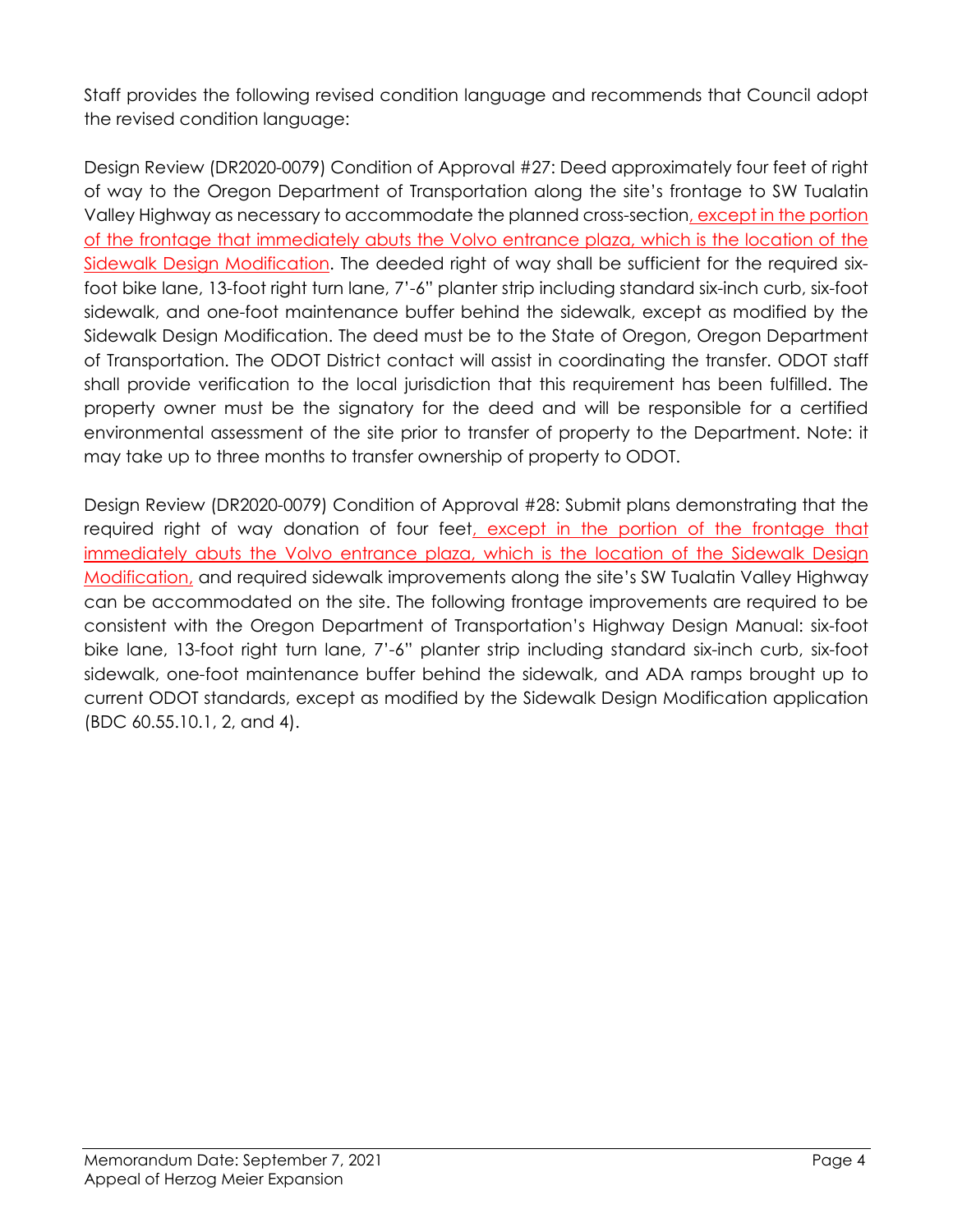# Exhibits**:**

## Exhibit APP 1 - Appellant Materials:

APP 1.2 Daily Trip Count for Herzog Meier Volvo and VW Service Center Based on 2021 Data, received September 3, 2021

# Exhibit APP 2 - Staff Materials:

No additional staff materials are provided with this memorandum

## Exhibit APP 3 – Public Comment:

None received

# Exhibit APP 4 - Agency Comment:

No additional agency comment received to date.